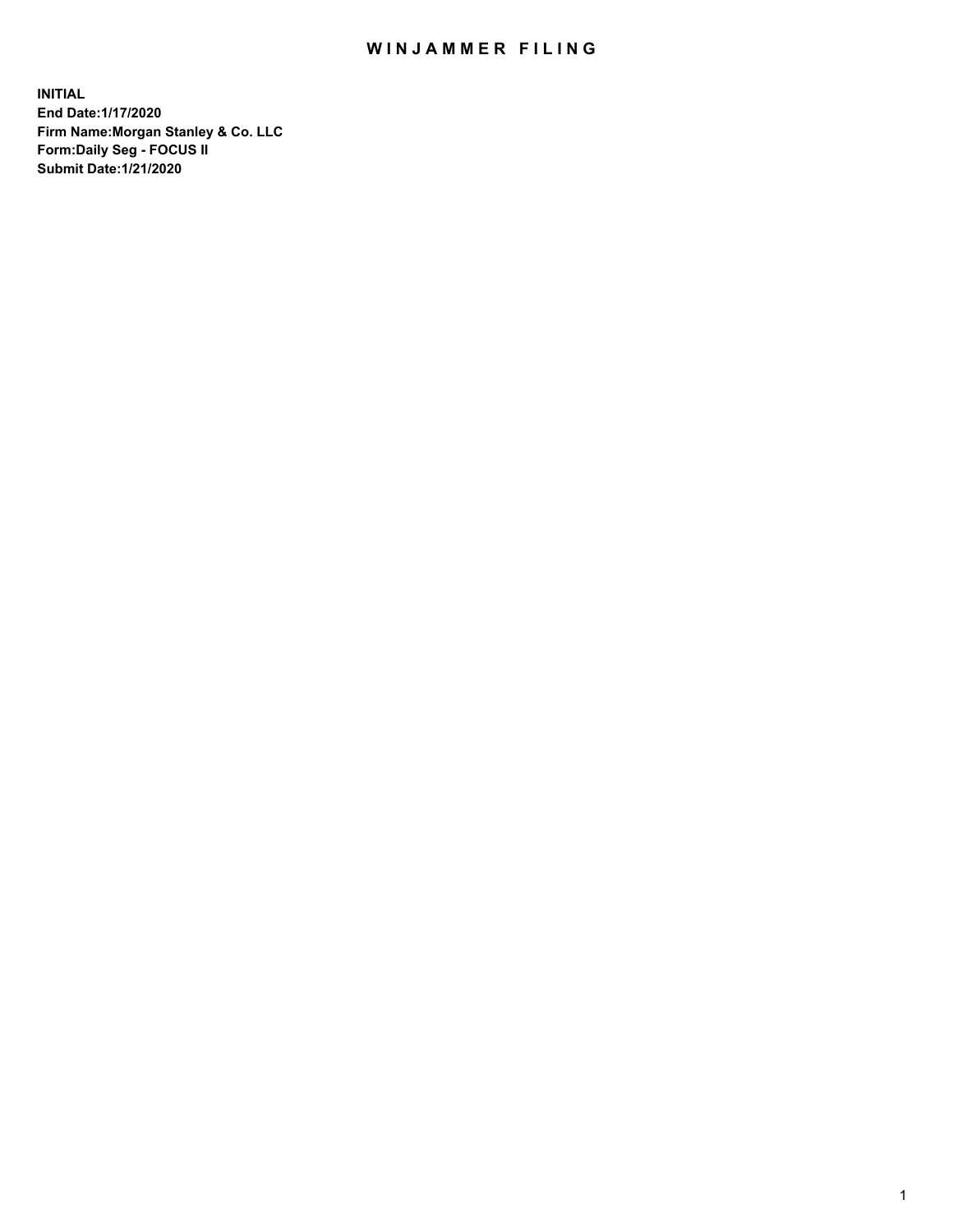**INITIAL End Date:1/17/2020 Firm Name:Morgan Stanley & Co. LLC Form:Daily Seg - FOCUS II Submit Date:1/21/2020 Daily Segregation - Cover Page**

| Name of Company                                                                   | Morgan Stanley & Co. LLC     |
|-----------------------------------------------------------------------------------|------------------------------|
| <b>Contact Name</b>                                                               | <b>Ikram Shah</b>            |
| <b>Contact Phone Number</b>                                                       | 212-276-0963                 |
| <b>Contact Email Address</b>                                                      | Ikram.shah@morganstanley.com |
| FCM's Customer Segregated Funds Residual Interest Target (choose one):            |                              |
| a. Minimum dollar amount: ; or                                                    | 235,000,000                  |
| b. Minimum percentage of customer segregated funds required:% ; or                | <u>0</u>                     |
| c. Dollar amount range between: and; or                                           | 0 <sub>0</sub>               |
| d. Percentage range of customer segregated funds required between: % and %.       | 0 <sub>0</sub>               |
| FCM's Customer Secured Amount Funds Residual Interest Target (choose one):        |                              |
| a. Minimum dollar amount: ; or                                                    | 140,000,000                  |
| b. Minimum percentage of customer secured funds required:%; or                    | <u>0</u>                     |
| c. Dollar amount range between: and; or                                           | 0 <sub>0</sub>               |
| d. Percentage range of customer secured funds required between:% and%.            | 0 <sub>0</sub>               |
| FCM's Cleared Swaps Customer Collateral Residual Interest Target (choose one):    |                              |
| a. Minimum dollar amount: ; or                                                    | 92,000,000                   |
| b. Minimum percentage of cleared swaps customer collateral required:% ; or        | <u>0</u>                     |
| c. Dollar amount range between: and; or                                           | <u>00</u>                    |
| d. Percentage range of cleared swaps customer collateral required between:% and%. | 00                           |

Attach supporting documents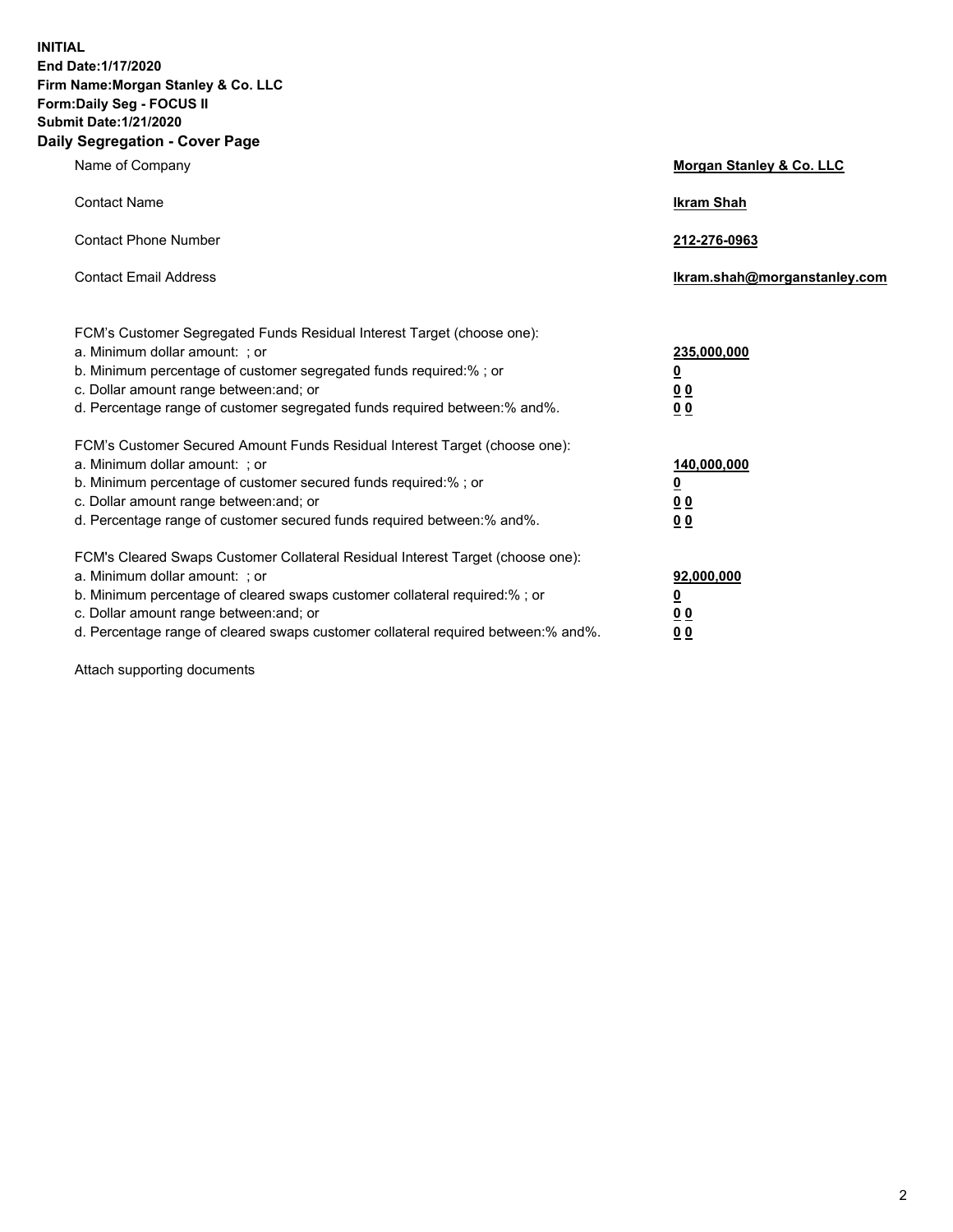## **INITIAL End Date:1/17/2020 Firm Name:Morgan Stanley & Co. LLC Form:Daily Seg - FOCUS II Submit Date:1/21/2020 Daily Segregation - Secured Amounts** Foreign Futures and Foreign Options Secured Amounts Amount required to be set aside pursuant to law, rule or regulation of a foreign government or a rule of a self-regulatory organization authorized thereunder **0** [7305] 1. Net ledger balance - Foreign Futures and Foreign Option Trading - All Customers A. Cash **3,184,381,712** [7315] B. Securities (at market) **2,091,944,138** [7317] 2. Net unrealized profit (loss) in open futures contracts traded on a foreign board of trade **265,739,677** [7325] 3. Exchange traded options a. Market value of open option contracts purchased on a foreign board of trade **4,275,412** [7335] b. Market value of open contracts granted (sold) on a foreign board of trade **-10,352,193** [7337] 4. Net equity (deficit) (add lines 1. 2. and 3.) **5,535,988,746** [7345] 5. Account liquidating to a deficit and account with a debit balances - gross amount **32,652,793** [7351] Less: amount offset by customer owned securities **-26,343,702** [7352] **6,309,091** [7354] 6. Amount required to be set aside as the secured amount - Net Liquidating Equity Method (add lines 4 and 5) **5,542,297,837** [7355] 7. Greater of amount required to be set aside pursuant to foreign jurisdiction (above) or line 6. **5,542,297,837** [7360] FUNDS DEPOSITED IN SEPARATE REGULATION 30.7 ACCOUNTS 1. Cash in banks A. Banks located in the United States **553,451,537** [7500] B. Other banks qualified under Regulation 30.7 **543,562,108** [7520] **1,097,013,645** [7530] 2. Securities A. In safekeeping with banks located in the United States **197,750,121** [7540] B. In safekeeping with other banks qualified under Regulation 30.7 **0** [7560] **197,750,121** [7570] 3. Equities with registered futures commission merchants A. Cash **12,026,266** [7580] B. Securities **0** [7590] C. Unrealized gain (loss) on open futures contracts **5,238,485** [7600] D. Value of long option contracts **0** [7610] E. Value of short option contracts **0** [7615] **17,264,751** [7620] 4. Amounts held by clearing organizations of foreign boards of trade A. Cash **0** [7640] B. Securities **0** [7650] C. Amount due to (from) clearing organization - daily variation **0** [7660] D. Value of long option contracts **0** [7670] E. Value of short option contracts **0** [7675] **0** [7680] 5. Amounts held by members of foreign boards of trade A. Cash **2,272,247,513** [7700] B. Securities **1,894,194,017** [7710] C. Unrealized gain (loss) on open futures contracts **260,501,191** [7720] D. Value of long option contracts **4,275,412** [7730] E. Value of short option contracts **-10,352,193** [7735] **4,420,865,940** [7740] 6. Amounts with other depositories designated by a foreign board of trade **0** [7760] 7. Segregated funds on hand **0** [7765] 8. Total funds in separate section 30.7 accounts **5,732,894,457** [7770] **190,596,620** [7380]

- 9. Excess (deficiency) Set Aside for Secured Amount (subtract line 7 Secured Statement Page 1 from Line 8)
- 10. Management Target Amount for Excess funds in separate section 30.7 accounts **140,000,000** [7780]
- 11. Excess (deficiency) funds in separate 30.7 accounts over (under) Management Target **50,596,620** [7785]

3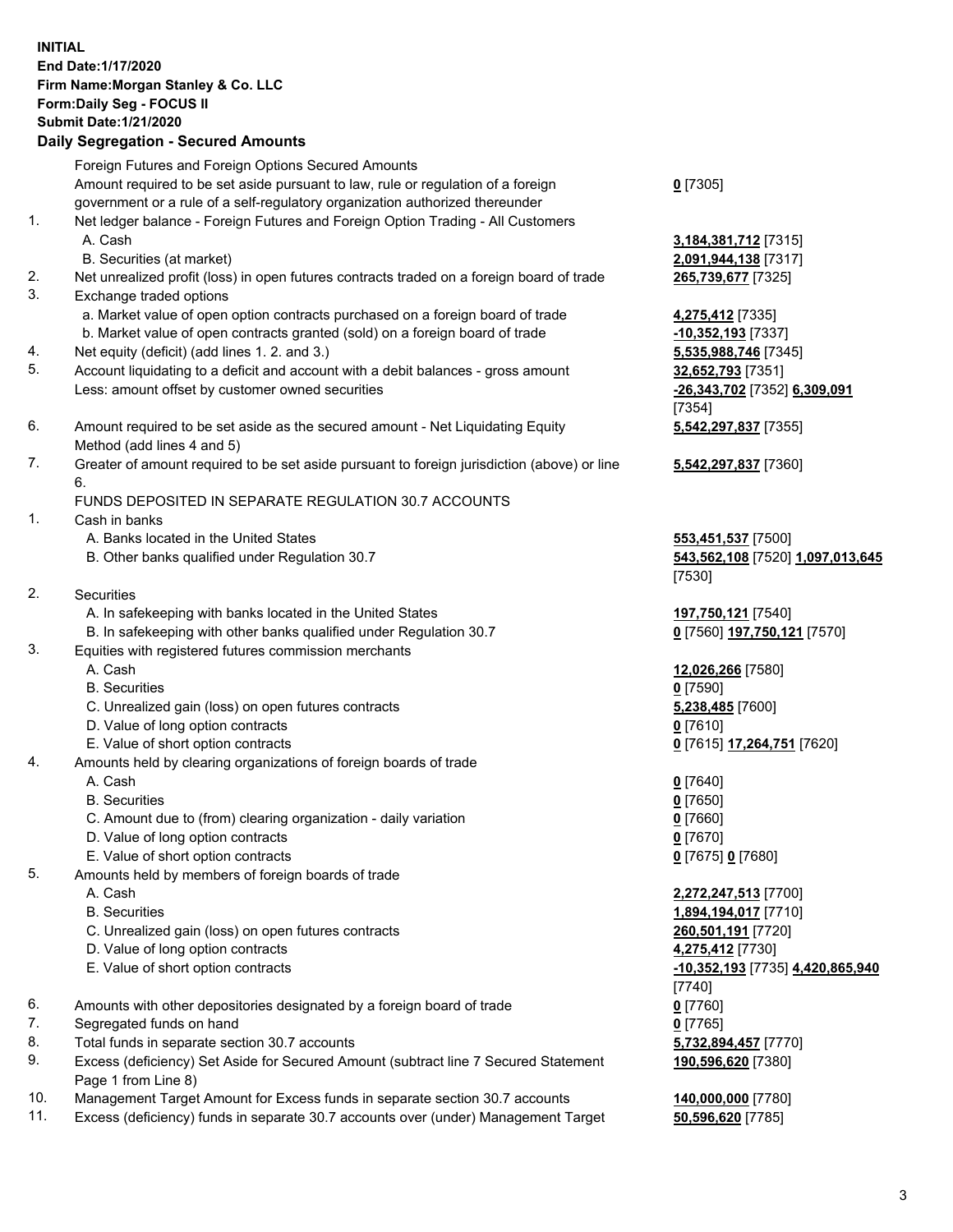|                | <b>INITIAL</b>                                                                                         |                                    |
|----------------|--------------------------------------------------------------------------------------------------------|------------------------------------|
|                | End Date: 1/17/2020                                                                                    |                                    |
|                | Firm Name: Morgan Stanley & Co. LLC                                                                    |                                    |
|                | Form: Daily Seg - FOCUS II                                                                             |                                    |
|                | <b>Submit Date: 1/21/2020</b>                                                                          |                                    |
|                | Daily Segregation - Segregation Statement                                                              |                                    |
|                | SEGREGATION REQUIREMENTS(Section 4d(2) of the CEAct)                                                   |                                    |
| 1 <sub>1</sub> | Net ledger balance                                                                                     |                                    |
|                | A. Cash                                                                                                | 9,003,628,554 [7010]               |
|                | B. Securities (at market)                                                                              | 6,032,903,696 [7020]               |
| 2.             |                                                                                                        |                                    |
| 3.             | Net unrealized profit (loss) in open futures contracts traded on a contract market                     | 2,247,725,767 [7030]               |
|                | Exchange traded options<br>A. Add market value of open option contracts purchased on a contract market |                                    |
|                | B. Deduct market value of open option contracts granted (sold) on a contract market                    | 395,747,946 [7032]                 |
|                | Net equity (deficit) (add lines 1, 2 and 3)                                                            | -333,219,019 [7033]                |
| 4.<br>5.       | Accounts liquidating to a deficit and accounts with                                                    | 17,346,786,944 [7040]              |
|                | debit balances - gross amount                                                                          | 273,354,022 [7045]                 |
|                | Less: amount offset by customer securities                                                             | -272,804,039 [7047] 549,983 [7050] |
| 6.             | Amount required to be segregated (add lines 4 and 5)                                                   | 17,347,336,927 [7060]              |
|                | FUNDS IN SEGREGATED ACCOUNTS                                                                           |                                    |
| 7.             | Deposited in segregated funds bank accounts                                                            |                                    |
|                | A. Cash                                                                                                | 4,004,376,250 [7070]               |
|                | B. Securities representing investments of customers' funds (at market)                                 | $0$ [7080]                         |
|                | C. Securities held for particular customers or option customers in lieu of cash (at                    | 788,566,078 [7090]                 |
|                | market)                                                                                                |                                    |
| 8.             | Margins on deposit with derivatives clearing organizations of contract markets                         |                                    |
|                | A. Cash                                                                                                | 7,449,361,857 [7100]               |
|                | B. Securities representing investments of customers' funds (at market)                                 | $0$ [7110]                         |
|                | C. Securities held for particular customers or option customers in lieu of cash (at                    | 5,244,337,618 [7120]               |
|                | market)                                                                                                |                                    |
| 9.             | Net settlement from (to) derivatives clearing organizations of contract markets                        | 81,925,656 [7130]                  |
| 10.            | Exchange traded options                                                                                |                                    |
|                | A. Value of open long option contracts                                                                 | 395,747,946 [7132]                 |
|                | B. Value of open short option contracts                                                                | -333,219,019 [7133]                |
| 11.            | Net equities with other FCMs                                                                           |                                    |
|                | A. Net liquidating equity                                                                              | 3,384,920 [7140]                   |
|                | B. Securities representing investments of customers' funds (at market)                                 | $0$ [7160]                         |
|                | C. Securities held for particular customers or option customers in lieu of cash (at                    | $0$ [7170]                         |
|                | market)                                                                                                |                                    |
| 12.            | Segregated funds on hand                                                                               | $0$ [7150]                         |
| 13.            | Total amount in segregation (add lines 7 through 12)                                                   | 17,634,481,306 [7180]              |
| 14.            | Excess (deficiency) funds in segregation (subtract line 6 from line 13)                                | 287,144,379 [7190]                 |
| 15.            | Management Target Amount for Excess funds in segregation                                               | 235,000,000 [7194]                 |
| 16.            | Excess (deficiency) funds in segregation over (under) Management Target Amount                         | 52,144,379 [7198]                  |

Excess